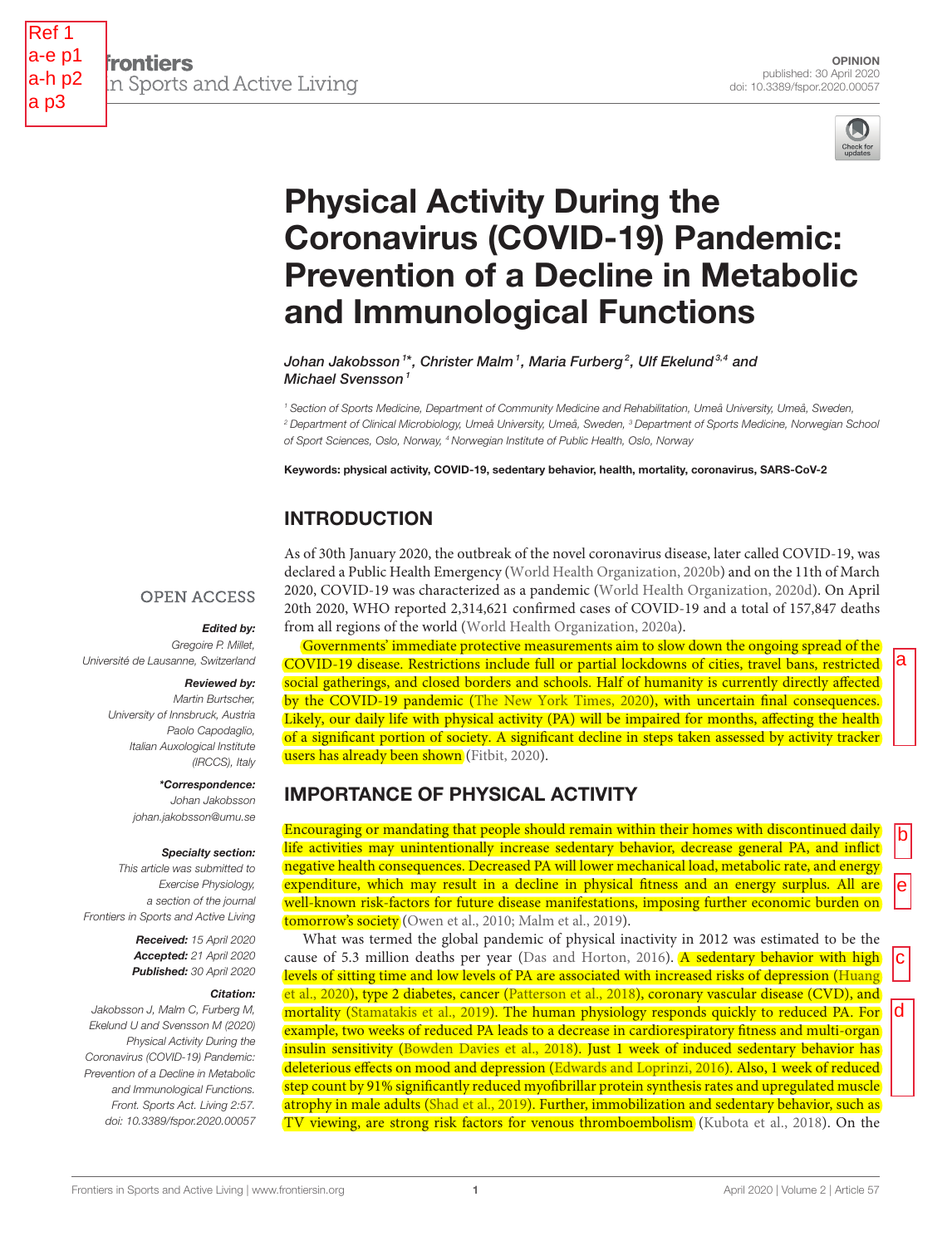d

e

f

g

a

c

b

h

contrary, regular PA and low sedentary time are associated with reduced risk for morbidity and all-cause mortality [\(Ekelund et al.,](#page-2-9) [2019\)](#page-2-9).

Early reports on COVID-19 show that individuals of an older age with multiple comorbidities are more prone to developing severe complications following infection by COVID-19 and have an increased risk of mortality [\(Emami et al., 2020\)](#page-2-10). These observations indirectly indicate that low fitness, obesity, and an altered immune system could be detrimental for an individual exposed to the coronavirus, SARS-CoV-2. The effects of COVID-19 on patients with obesity is yet to be well-described, however, several reports identified obesity as a risk factor for hospitalization [\(Dietz and Santos-Burgoa, 2020\)](#page-2-11).

Severe detrimental effects of COVID-19 include lung damage, pneumonia, an overwhelming innate-induced inflammation (Liu et al., [2020\)](#page-2-12), abnormal coagulation characteristics [\(Tang et al.,](#page-3-6) [2020\)](#page-3-6), and cardiac and kidney injury [\(Chen et al., 2020\)](#page-2-13). In this context, documented preventive and alleviating effects of PA on complications by viral infections are of significant interest. Firstly, regular PA improves cardiovascular functions (Pinckard et al., [2019\)](#page-3-7), coagulation and fibrinolytic homeostasis (Lippi and Maffulli, [2009\)](#page-2-14), and overall protection to cellular stress [\(Narasimhan and Rajasekaran, 2016\)](#page-2-15). Secondly, PA can increase the endurance and strength of the respiratory muscles, making them more efficient [\(McKenzie, 2012\)](#page-2-16). Thirdly, regular PA has positive effects on the immune system [\(Dorneles et al., 2020\)](#page-2-17), may restrain the immunosenescence generally seen with aging [\(Weyh et al., 2020\)](#page-3-8), and can enhance the immune response to viral antigens, lowering the incidence of viral infections across the lifespan [\(Campbell and Turner, 2018\)](#page-2-18).

Particularly, PA during aging may have positive effects on the adaptive immune system including T and B lymphocytes [\(Turner, 2016\)](#page-3-9). For instance, interleukin-15 (IL-15), a pleiotropic cytokine crucial for the activation and proliferation of T and NK cells which is highly expressed in muscle fibers, is released following exercise [\(Nielsen et al., 2007\)](#page-2-19). An exercise-induced release of IL-15 from skeletal muscles may provide positive effects to the immune system, as one of many health-preserving effects caused by exercise. Regular PA may also have positive effects on the immune-system via other mechanisms, such as the prevention of a low-grade inflammation generally seen in central obesity [\(Collao et al., 2020\)](#page-2-20) which is strongly associated with an increased risk of type 2 diabetes and CVD. Collectively, PA and prevention of obesity are crucial in the prevention of severe complications and premature mortality in future viral pandemics.

Physical activity also has a major role in mental health and cognitive function because exercise has positive effects in preventing and alleviating depressive symptoms (Schuch et al., [2016\)](#page-3-10), lessening anxiety [\(Stubbs et al., 2017\)](#page-3-11), improving learning [\(Winter et al., 2007\)](#page-3-12), and is beneficial for cognitive functioning in older adults [\(Bangsbo et al., 2019\)](#page-2-21). In addition to promoting PA, taking part in sports gives the participant a chance for psychosocial development, being part of a community, and developing a social network [\(Holt et al., 2017\)](#page-2-22). With limited social activities due to mandated restrictions, organized sporting activities will vastly decrease during the virus outbreak. Consequently, continued PA is invaluable for maintaining good physical and mental health when tackling current challenges imposed upon us by COVID-19.

## ATTENUATE NEGATIVE HEALTH **CONSEQUENCES**

Physical exercise at home is easily carried out and will help maintain fitness levels. Also, performing household tasks contributes significantly to total energy expenditure, especially for the elderly [\(Ratzlaff et al., 2010\)](#page-3-13). The World Health Organization exemplifies some practical home-based exercises, available at their website, including: squats, bridges, back extensions, and chair dips, to be performed for 10–15 repetitions up to five times with 1-min rest between sets (World Health Organization, [2020c\)](#page-3-14). Further, planks and superman can be performed for strengthening the core, while knee to elbow and side knee lifts, to name a few, can be used for increasing the heart rate and respiratory rate.

Even with the restrictions of limited space or lack of special equipment, reaching the WHO recommendations of 150 min of moderate-intensity or 75 min of vigorous-intensity PA per week [\(World Health Organization, 2010;](#page-3-15) [Piercy and Troiano, 2018\)](#page-2-23) is still achievable even at home during self-isolation. For additional health benefits, 300 min of moderate-intensity or 150 min of vigorous-intensity PA per week is recommended. In the case of dramatically decreased PA due to mandated restrictions, and thus, vastly decreased non-exercise activity thermogenesis, reaching the higher end of the recommendations could be valuable. A combination of muscle-strengthening exercises for the major muscle groups, walking, stair climbing, and performing household tasks, is recommended to maintain PA during the coronavirus crisis. Exercising outside is, of course, an option, while maintaining a distance from other people. While moderate PA is beneficial for health and immune function, the risk of illness may be elevated during periods of unusually heavy exertion [\(Simpson et al., 2020\)](#page-3-16). Accordingly, follow the guidelines from WHO or your public health agency.

It is also important to interrupt prolonged sitting time, as this is beneficial for metabolic health, i.e., insulin sensitivity and blood lipids [\(Loh et al., 2020\)](#page-2-24). For instance, regular interruptions of 3-min of light-intensity activities during 210 min of sedentary time can diminish the glycemic response following a highenergy meal, valuable for glycemic control [\(Climie et al., 2018\)](#page-2-25). Homestay and working from home likely increase sitting time, specifically screen time in front of the TV, mobile phone, and computer. Regular interruptions are therefore suggested.

To increase motivation for PA, internet-delivered interventions through the computer or mobile phone, or self-monitoring through diaries or phone apps, are viable tools for exercise motivation [\(Tate et al., 2015\)](#page-3-17). Also, one can follow an online exercise class, often freely available on different media platforms. While exercise is safe for most individuals, the elderly and those who are susceptible to cardiovascular or other complications should consult health providers before starting a new exercise regime.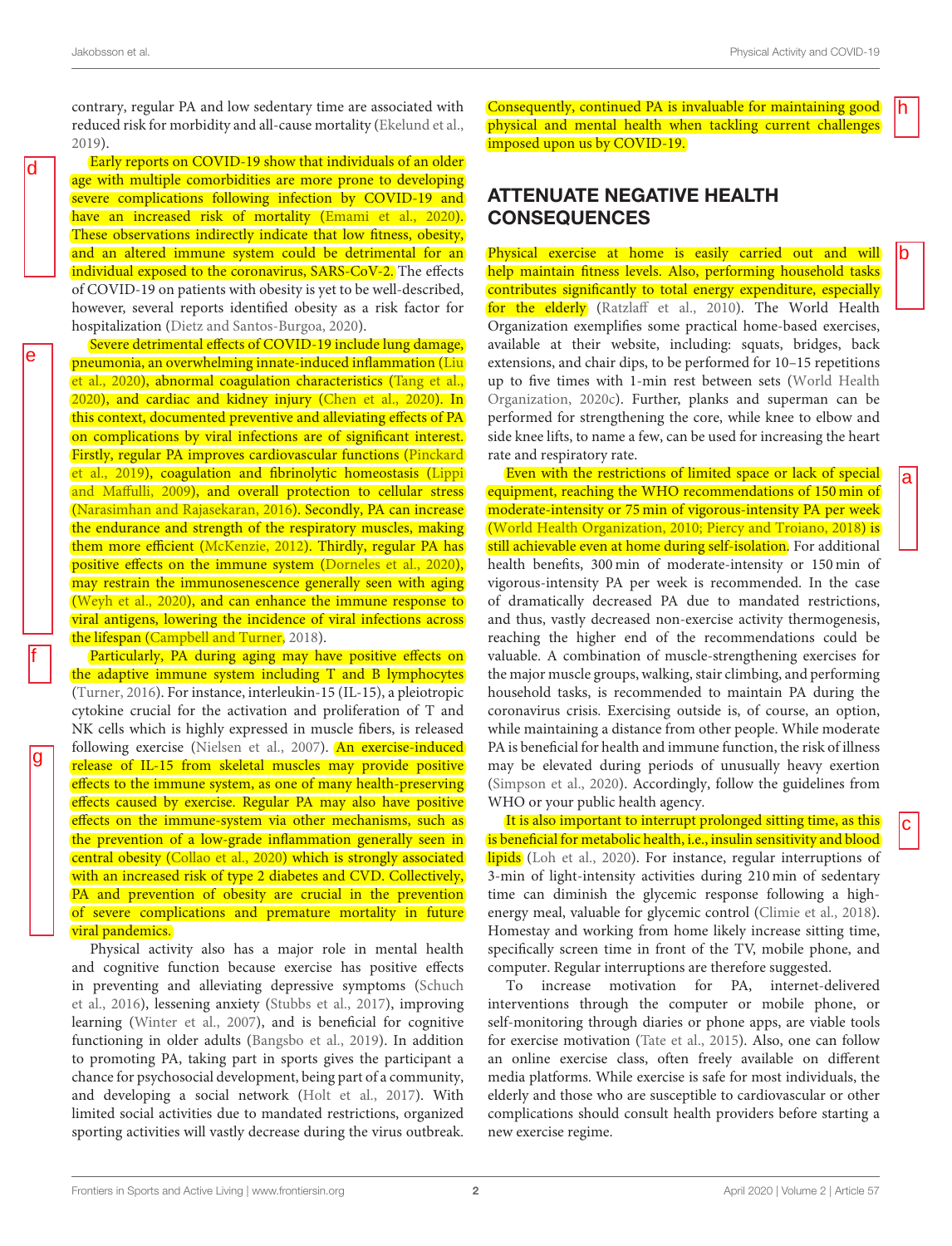## **CONCLUSIONS**

Maintaining regular PA during self-isolation is important for the prevention of future chronic health conditions due to a sedentary lifestyle. During crises, functional medical care and vital societal services are of the highest priority. To prevent additional physical and mental distress, governments, public health authorities, and the public itself should care also for maintaining PA during the COVID-19 pandemic. In summary:

- a
- All PA is beneficial and doing something is better than doing nothing
- Interrupt prolonged sitting time and reduce sedentariness with short active breaks during the day
- Accumulate at least 150 min of moderate-intensity or 75 min of vigorous-intensity PA per week

## **REFERENCES**

- <span id="page-2-21"></span>Bangsbo, J., Blackwell, J., Boraxbekk, C.-J., Caserotti, P., Dela, F., Evans, A. B., et al. (2019). Copenhagen consensus statement 2019: physical activity and ageing. Br. J. Sports Med. 53:856. doi: [10.1136/bjsports-2018-100451](https://doi.org/10.1136/bjsports-2018-100451)
- <span id="page-2-6"></span>Bowden Davies, K. A., Sprung, V. S., Norman, J. A., Thompson, A., Mitchell, K. L., Halford, J. C. G., et al. (2018). Short-term decreased physical activity with increased sedentary behaviour causes metabolic derangements and altered body composition: effects in individuals with and without a first-degree relative with type 2 diabetes. Diabetologia 61, 1282–1294. doi: [10.1007/s00125-018-4603-5](https://doi.org/10.1007/s00125-018-4603-5)
- <span id="page-2-18"></span>Campbell, J. P., and Turner, J. E. (2018). Debunking the myth of exerciseinduced immune suppression: redefining the impact of exercise on immunological health across the lifespan. Front. Immunol. 9:648. doi: [10.3389/fimmu.2018.00648](https://doi.org/10.3389/fimmu.2018.00648)
- <span id="page-2-13"></span>Chen, T., Wu, D., Chen, H., Yan, W., Yang, D., Chen, G., et al. (2020). Clinical characteristics of 113 deceased patients with coronavirus disease 2019: retrospective study. BMJ. 368:m1091. doi: [10.1136/bmj.m1091](https://doi.org/10.1136/bmj.m1091)
- <span id="page-2-25"></span>Climie, R. E., Grace, M. S., Larsen, R. L., Dempsey, P. C., Oberoi, J., Cohen, N. D., et al. (2018). Regular brief interruptions to sitting after a high-energy evening meal attenuate glycemic excursions in overweight/obese adults. Nutr. Metab. Cardiovasc. Dis. 28, 909–916. doi: [10.1016/j.numecd.2018.05.009](https://doi.org/10.1016/j.numecd.2018.05.009)
- <span id="page-2-20"></span>Collao, N., Rada, I., Francaux, M., Deldicque, L., and Zbinden-Foncea, H. (2020). Anti-inflammatory effect of exercise mediated by Toll-like receptor regulation in innate immune cells - a review. Int. Rev. Immunol. 39, 39–52. doi: [10.1080/08830185.2019.1682569](https://doi.org/10.1080/08830185.2019.1682569)
- <span id="page-2-3"></span>Das, P., and Horton, R. (2016). Physical activity-time to take it seriously and regularly. Lancet 388, 1254–1255. doi: [10.1016/S0140-6736\(16\)31070-4](https://doi.org/10.1016/S0140-6736(16)31070-4)
- <span id="page-2-11"></span>Dietz, W., and Santos-Burgoa, C. (2020). Obesity and its implications for COVID-19 mortality. Obesity. doi: [10.1002/oby.22818.](https://doi.org/10.1002/oby.22818) [Epub ahead of print].
- <span id="page-2-17"></span>Dorneles, G. P., Dos Passos, A. A. Z., Romao, P. R. T., and Peres, A. (2020). New insights about regulatory T cells distribution and function with exercise: the role of immunometabolism. Curr Pharm Des. 26, 979–990. doi: [10.2174/1381612826666200305125210](https://doi.org/10.2174/1381612826666200305125210)
- <span id="page-2-7"></span>Edwards, M. K., and Loprinzi, P. D. (2016). Effects of a sedentary behavior-inducing randomized controlled intervention on depression and mood profile in active young adults. Mayo Clin. Proc. 91, 984–998. doi: [10.1016/j.mayocp.2016.03.021](https://doi.org/10.1016/j.mayocp.2016.03.021)
- <span id="page-2-9"></span>Ekelund, U., Tarp, J., Steene-Johannessen, J., Hansen, B. H., Jefferis, B., Fagerland, M. W., et al. (2019). Dose-response associations between accelerometry measured physical activity and sedentary time and all cause mortality: systematic review and harmonised meta-analysis. BMJ 366:l4570. doi: [10.1136/bmj.l4570](https://doi.org/10.1136/bmj.l4570)
- <span id="page-2-10"></span>Emami, A., Javanmardi, F., Pirbonyeh, N., and Akbari, A. (2020). Prevalence of underlying diseases in hospitalized patients with COVID-19: a systematic review and meta-analysis. Arch. Acad. Emerg. Med. 8:e35. doi: [10.22037/aaem.v8i1.600](https://doi.org/10.22037/aaem.v8i1.600)
- When desired, use a training app for the monitoring of activity and/or follow an online exercise class for exercise motivation
- Include both muscle-strengthening and cardiovascular exercises
- Always be cautious and aware of your own limitations, and never do exercise with an ongoing infection.

Additionally, regular PA is important in the prevention of severe complications in any future pandemic viruses similar to COVID-19.

### AUTHOR CONTRIBUTIONS

JJ conceptualized the paper and wrote the first edition of the manuscript. JJ, CM, MF, UE, and MS contributed to the manuscript with their expertise, read, edited, and approved the submitted version.

- <span id="page-2-0"></span>Fitbit (2020). The Impact Of Coronavirus On Global Activity. Available online at: <https://blog.fitbit.com/covid-19-global-activity/> (accessed April 5, 2020).
- <span id="page-2-22"></span>Holt, N. L., Neely, K. C., Slater, L. G., Camire, M., Cote, J., Fraser-Thomas, J., et al. (2017). A grounded theory of positive youth development through sport based on results from a qualitative meta-study. Int. Rev. Sport Exerc. Psychol. 10, 1–49. doi: [10.1080/1750984X.2016.1180704](https://doi.org/10.1080/1750984X.2016.1180704)
- <span id="page-2-4"></span>Huang, Y., Li, L., Gan, Y., Wang, C., Jiang, H., Cao, S., et al. (2020). Sedentary behaviors and risk of depression: a meta-analysis of prospective studies. Transl. Psychiatry 10, 26–26. doi: [10.1038/s41398-020-0715-z](https://doi.org/10.1038/s41398-020-0715-z)
- <span id="page-2-8"></span>Kubota, Y., Cushman, M., Zakai, N., Rosamond, W. D., and Folsom, A. R. (2018). TV viewing and incident venous thromboembolism: the Atherosclerotic Risk in Communities Study. J. Thromb. Thrombolysis 45, 353–359. doi: [10.1007/s11239-018-1620-7](https://doi.org/10.1007/s11239-018-1620-7)
- <span id="page-2-14"></span>Lippi, G., and Maffulli, N. (2009). Biological influence of physical exercise on hemostasis. Semin. Thromb. Hemost. [35, 269–276. doi: 10.1055/s-0029-12](https://doi.org/10.1055/s-0029-1222605) 22605
- <span id="page-2-12"></span>Liu, J., Zheng, X., Tong, Q., Li, W., Wang, B., Sutter, K., et al. (2020). Overlapping and discrete aspects of the pathology and pathogenesis of the emerging human pathogenic coronaviruses SARS-CoV, MERS-CoV, and 2019-nCoV. J. Med. Virol. 92, 491–494. doi: [10.1002/jmv.25709](https://doi.org/10.1002/jmv.25709)
- <span id="page-2-24"></span>Loh, R., Stamatakis, E., Folkerts, D., Allgrove, J. E., and Moir, H. J. (2020). Effects of interrupting prolonged sitting with physical activity breaks on blood glucose, insulin and triacylglycerol measures: a systematic review and meta-analysis. Sports Med. 50, 295–330. doi: [10.1007/s40279-019-01183-w](https://doi.org/10.1007/s40279-019-01183-w)
- <span id="page-2-2"></span>Malm, C., Jakobsson, J., and Isaksson, A. (2019). Physical activity and sports-real health benefits: a review with insight into the public health of Sweden. Sports 7:127. doi: [10.3390/sports7050127](https://doi.org/10.3390/sports7050127)
- <span id="page-2-16"></span>McKenzie, D. C. (2012). Respiratory physiology: adaptations to high-level exercise. Br. J. Sports Med. 46:381. doi: [10.1136/bjsports-2011-090824](https://doi.org/10.1136/bjsports-2011-090824)
- <span id="page-2-15"></span>Narasimhan, M., and Rajasekaran, N. S. (2016). Exercise, Nrf2 and antioxidant signaling in cardiac aging. Front. Physiol. [7:241. doi: 10.3389/fphys.2016.](https://doi.org/10.3389/fphys.2016.00241) 00241
- <span id="page-2-19"></span>Nielsen, A. R., Mounier, R., Plomgaard, P., Mortensen, O. H., Penkowa, M., Speerschneider, T., et al. (2007). Expression of interleukin-15 in human skeletal muscle effect of exercise and muscle fibre type composition. J. Physiol. 584(Pt 1), 305–312. doi: [10.1113/jphysiol.2007.139618](https://doi.org/10.1113/jphysiol.2007.139618)
- <span id="page-2-1"></span>Owen, N., Sparling, P. B., Healy, G. N., Dunstan, D. W., and Matthews, C. E. (2010). Sedentary behavior: emerging evidence for a new health risk. Mayo Clin. Proc. 85, 1138–1141. doi: [10.4065/mcp.2010.0444](https://doi.org/10.4065/mcp.2010.0444)
- <span id="page-2-5"></span>Patterson, R., McNamara, E., Tainio, M., de Sa, T. H., Smith, A. D., Sharp, S. J., et al. (2018). Sedentary behaviour and risk of all-cause, cardiovascular and cancer mortality, and incident type 2 diabetes: a systematic review and dose response meta-analysis. Eur. J. Epidemiol. [33, 811–829. doi: 10.1007/s10654-018-](https://doi.org/10.1007/s10654-018-0380-1) 0380-1
- <span id="page-2-23"></span>Piercy, K. L., and Troiano, R. P. (2018). Physical activity guidelines for Americans from the US Department of Health and Human Services. Circ. Cardiovasc. Qual. Outcomes 11:e005263. doi: [10.1161/CIRCOUTCOMES.118.005263](https://doi.org/10.1161/CIRCOUTCOMES.118.005263)